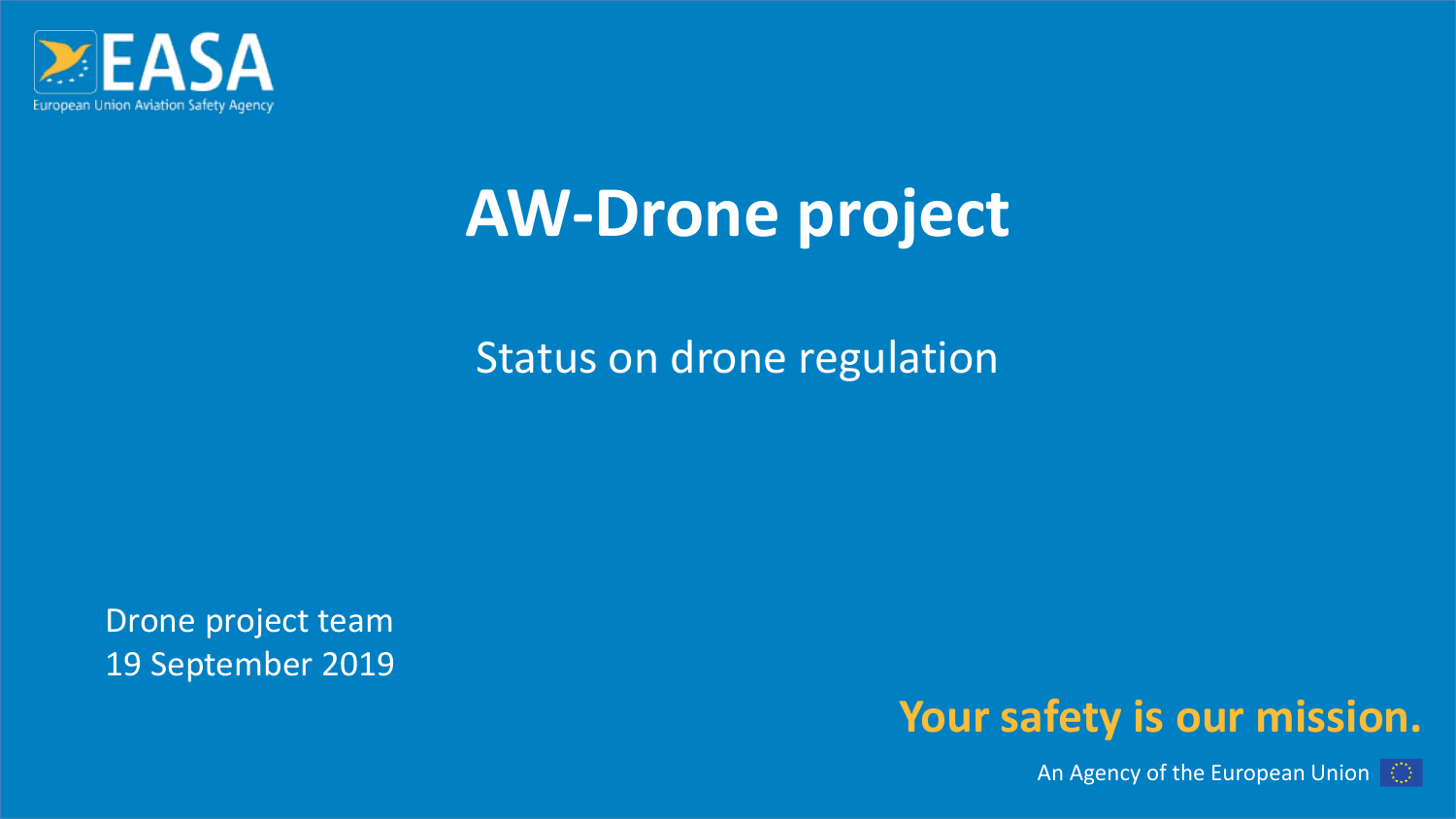### **Performance-based, risk-based & operation centric regulation**



23 January 2019

**EASA** 

*BVLOS operations (linear inspections, aerial work, …)*

*Transport of goods*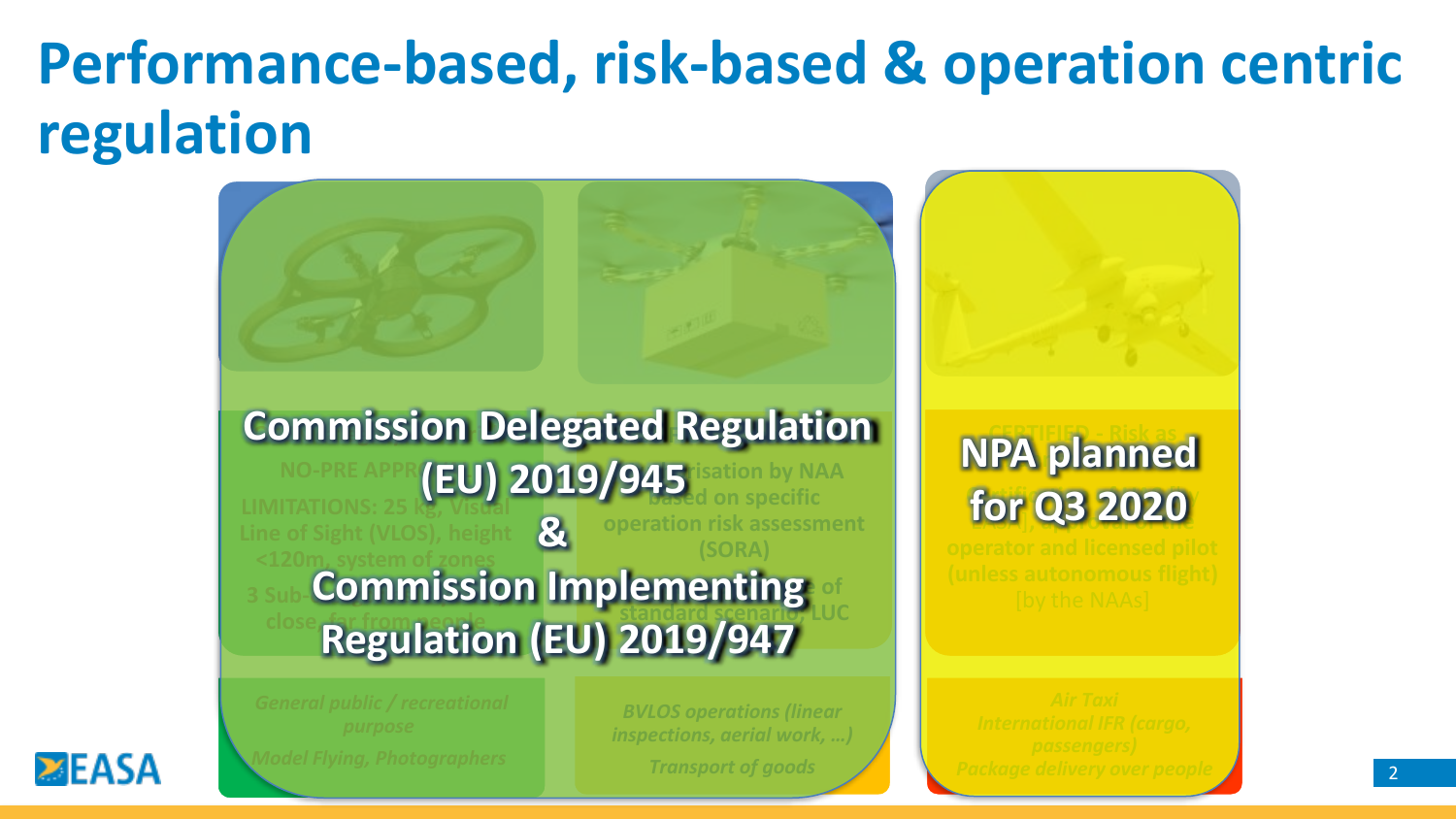### **Performance-based, risk-based & operation centric regulation**

# **CE marking**

23 January 2019





**SPECIFIC - Increased risk Authorisation by NAA based on specific operation risk assessment (SORA) CE marking and <b>SPECIFIC** - Increased risk **NPA planned** 

> **Declaration in case of standard scenario; LUC**

*BVLOS operations (linear inspections, aerial work, …)*

*Transport of goods*

#### **CERTIFIED - Risk as**  for 03.2020 EASA]**, approval of the for Q3 2020**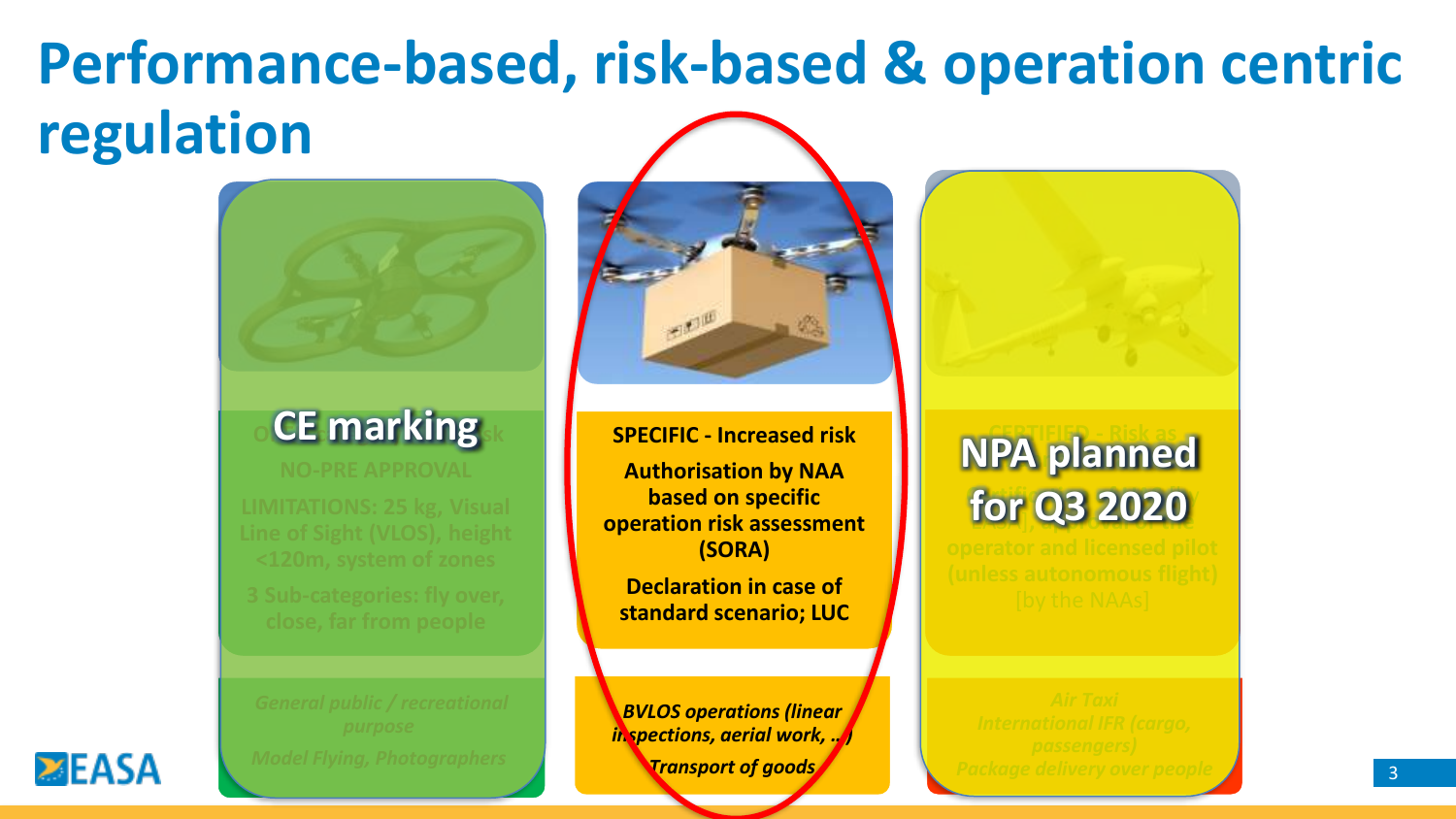### **Specific category – Risk assessment**



#### Safe and secure flight

- Flight conditions
- Operational limitations,
- Remote pilot and other personnel competencies
- Technical requirements of the UAS
- Security and privacy

NATIONSED

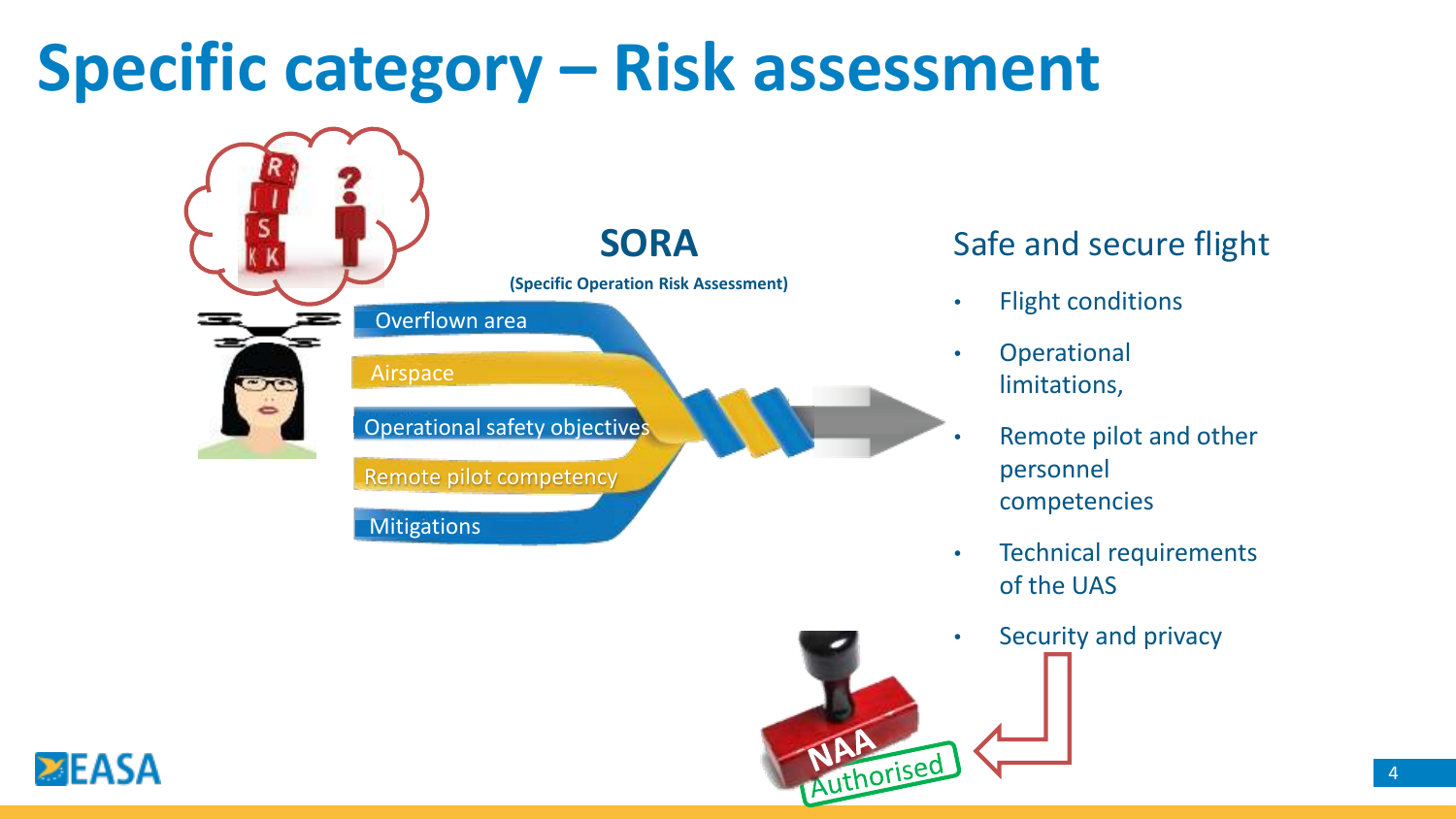### **AMC and GM for open and specific category**

- By September 2019 publish an EASA Decision including:
	- ➢ Revise AMC/GM published with the Opinion 01/2018 (and consulted through NPA 2017-05) to check consistency with latest versions of the IA/DA
	- $\triangleright$  Create new GM to include the result of the discussions held during last EASA committee
	- ➢ Publish the JARUS Specific Operation Risk Assessment (SORA) as AMC to Article 11 after adaptation of the document to EASA language
	- $\triangleright$  Publish the first predefined risk assessment discussed at the workshop in July 2018 and reviewed by JARUS WG6 as AMC to the specific category
- In 2020 publish an additional EASA Decision including :
	- ➢ Standards recognized as AMC for SORA Operational safety objectives (OSOs) and mitigations

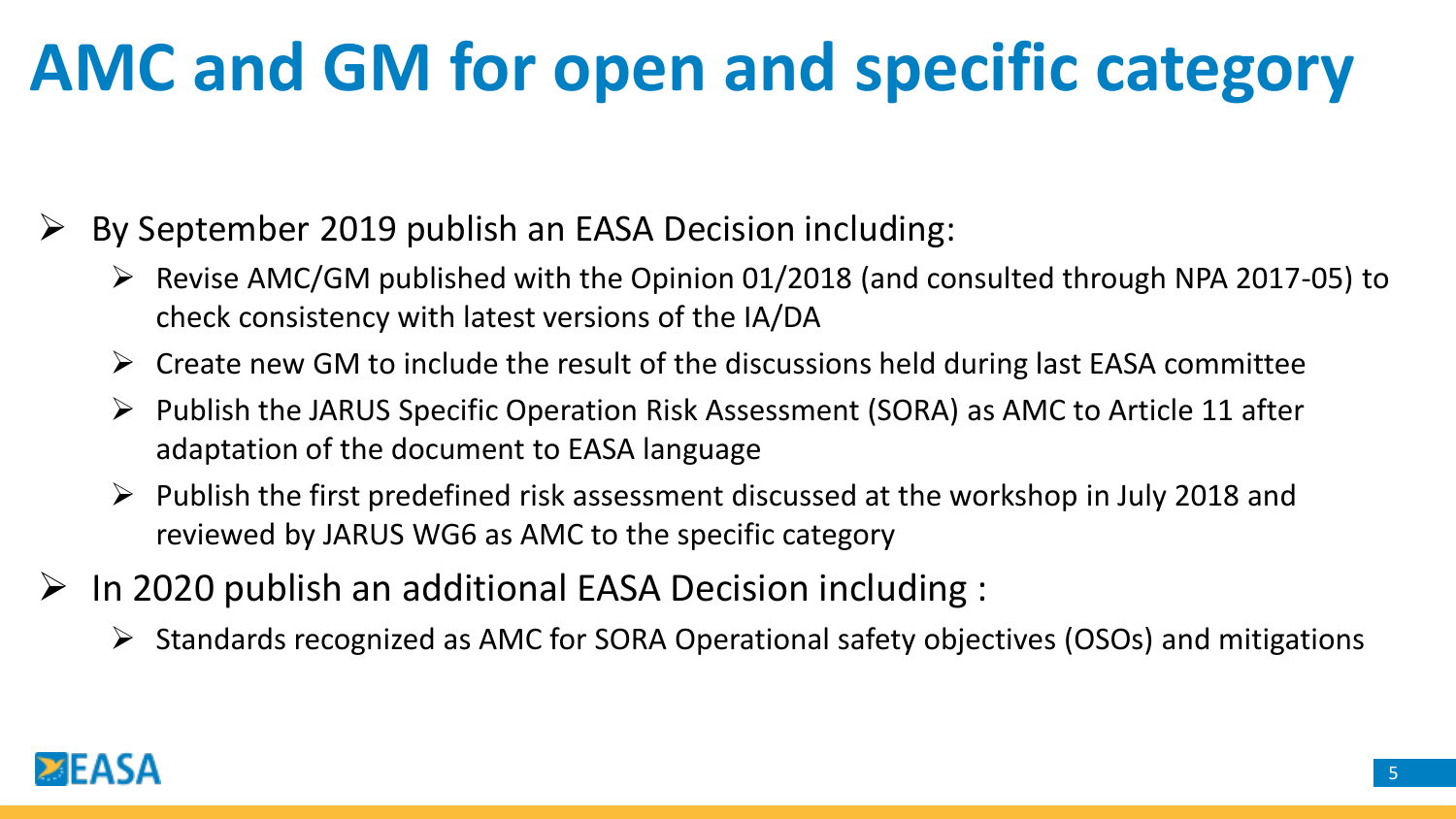### **Opinion on standard scenarios (STS)**

- $\triangleright$  STSs based on declarations and will be Appendices to the IA
- ➢ 2 STS (based on scenarios already used in some MS)
	- ➢ VLOS, Below 120m in urban environment, with UA MTOM<25kg
	- ➢ BVLOS (using visual observer), Below 120m in sparsely populated area environment, range <2km, with UA MTOM<25kg
- ➢ Compliance with technical requirements ensured through CE mark
- ➢ Applicability:



*Publication of EASA Opinion expected by Q4 2019 Adoption of amendment expected by end of 2020*

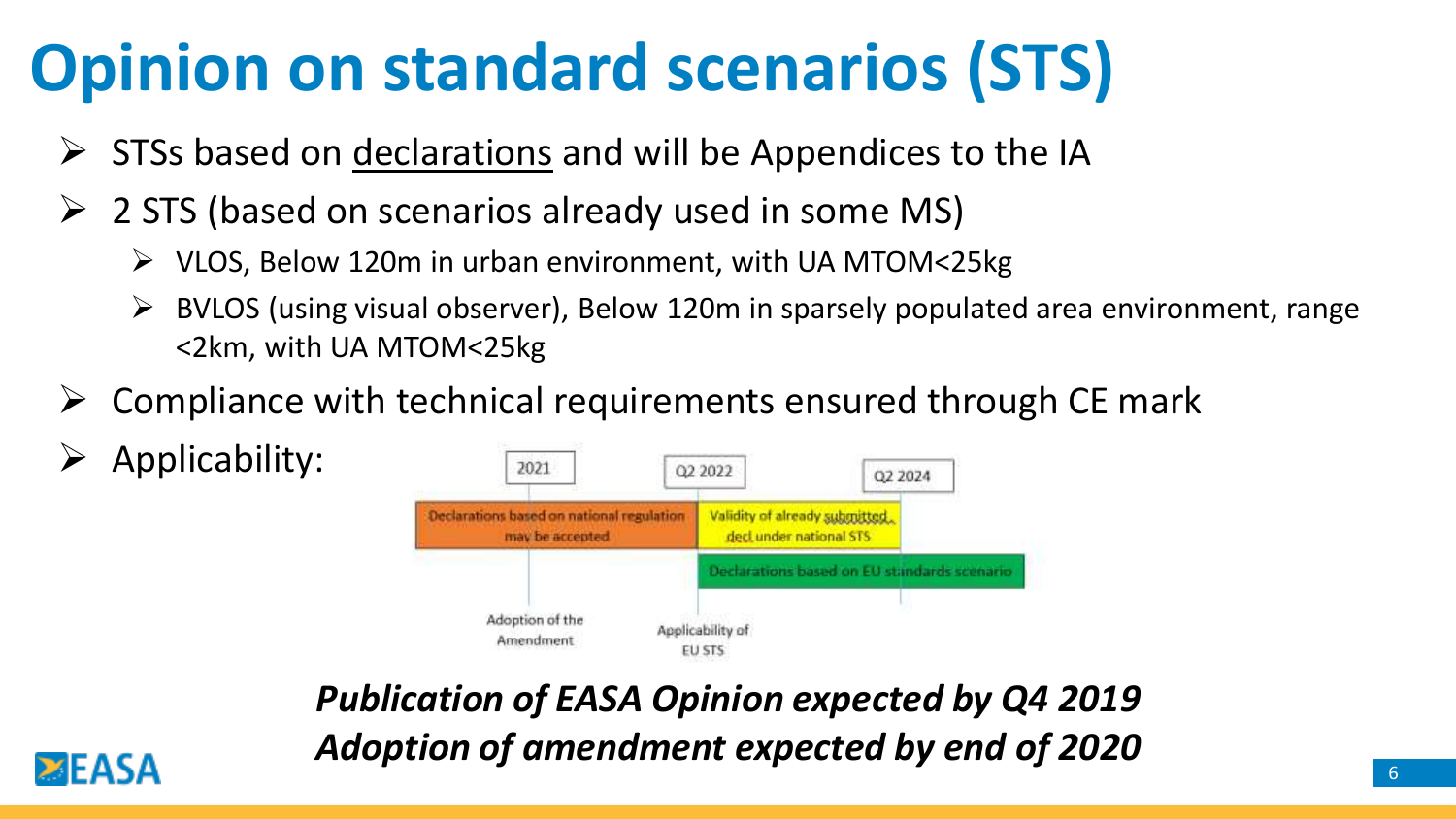## **U-space**

- Airspace volume designated by the MS where U-space services are provided.
- **Essential services:** 
	- E-identification  $\mathbf{D}$
	- Geo-awareness  $\mathbf{D}$
	- Traffic information  $\sum$
- **D** Consultation with Advisory Bodies 1-23 October
- **EASA's Opinion by end of 2019**



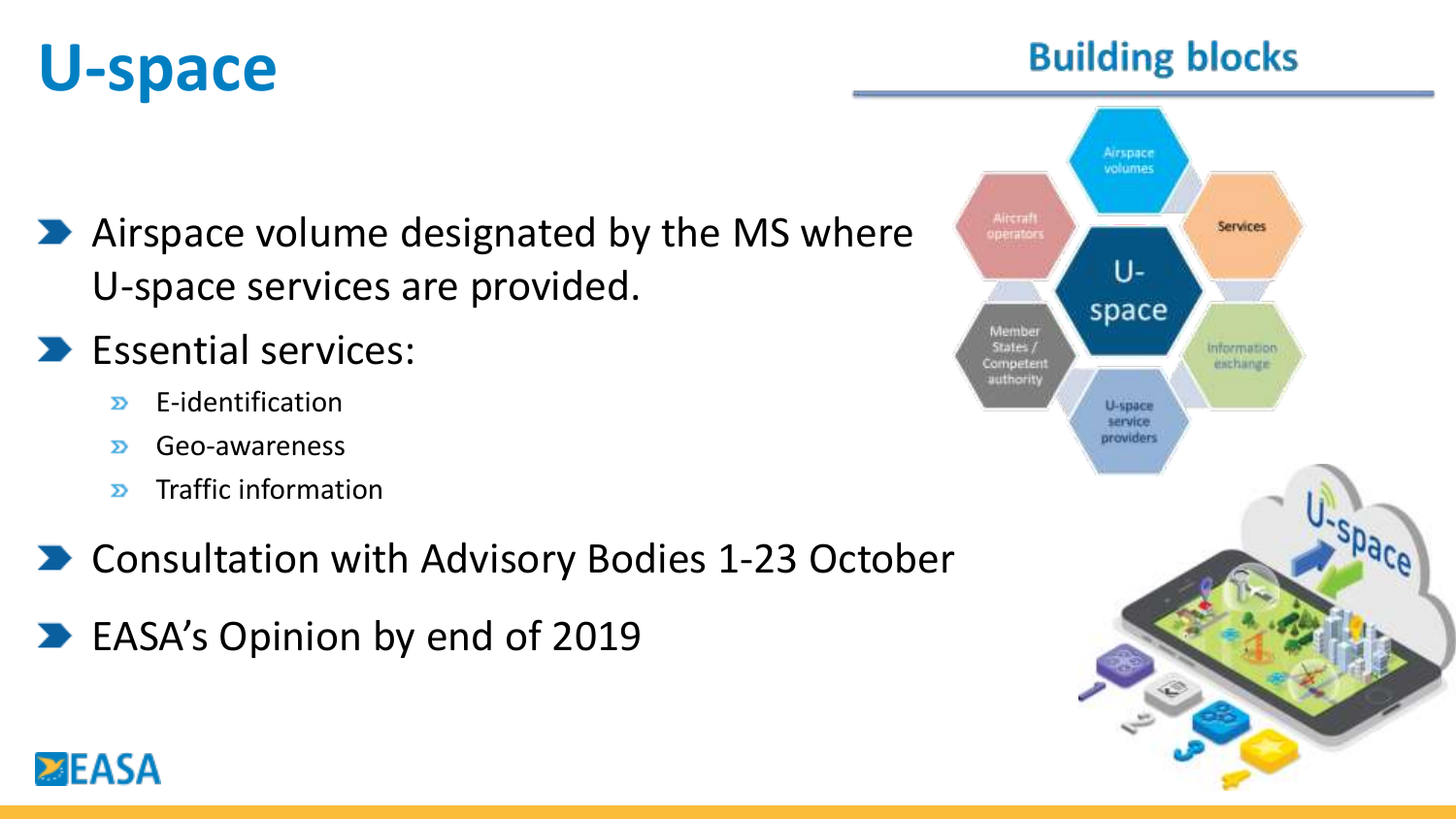### **NPA#1 certified category: three types of operations**



Operations type #1: IFR operations of certified UAS cargo flying in airspace classes A-C and taking-off and landing at aerodromes under EASA's scope



Operations type #2: UAS 0perations in urban environment using predefined routes in volume of airspaces where U-space services are provided. This includes operations of UAS VTOL type carrying passengers (i.e. air taxis) and small UAS cargo providing delivery services.



Operations type #3: Operations as in type#2 conducted with Manned VTOL.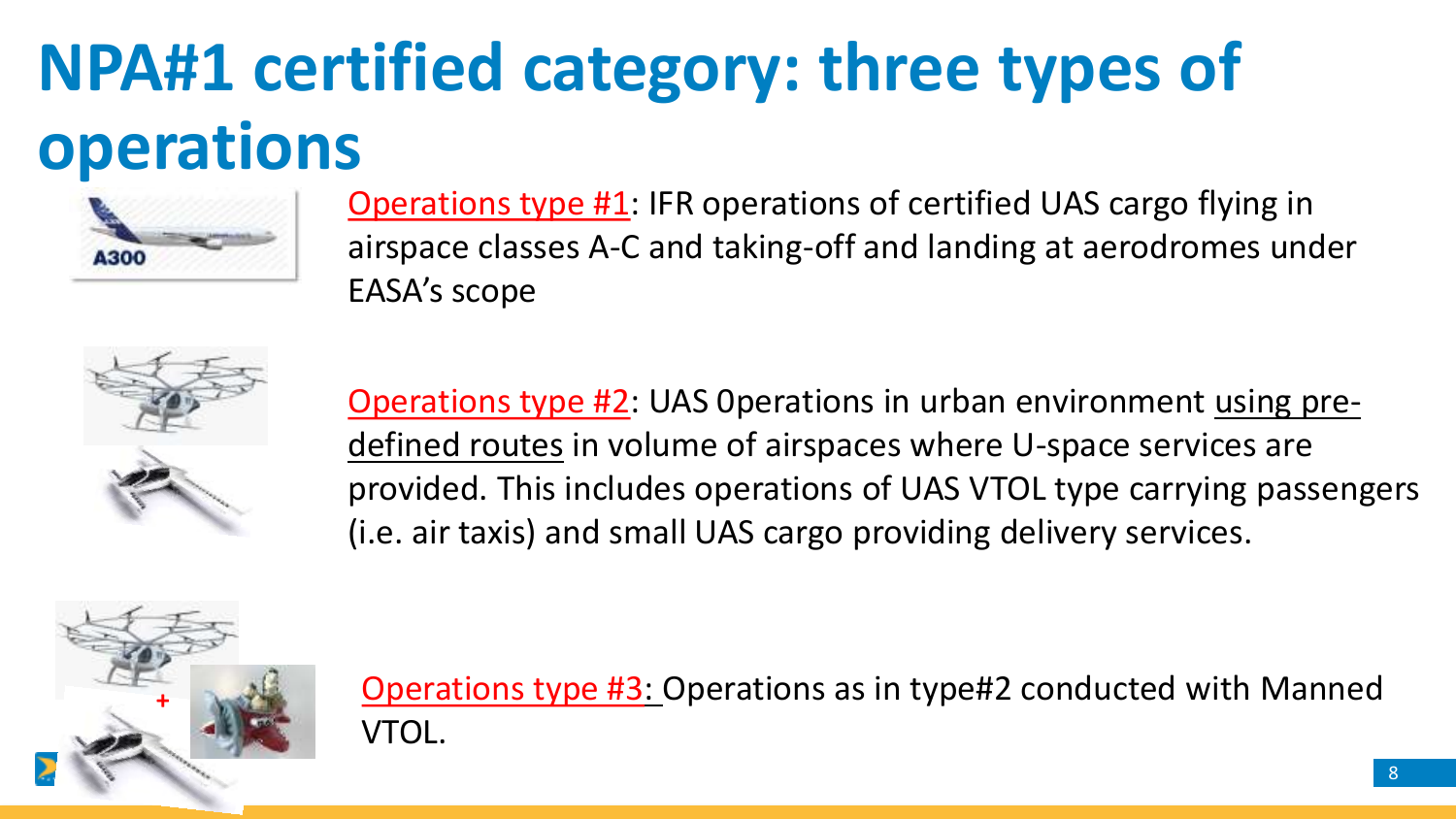### **NPA#1 certified category planning**

 $\triangleright$  EASA is developing a concept paper that may be published by the end of 2019

- ➢ NPA planned to be published in Q3 2020
- $\triangleright$  Opinion planned to be published in Q3 2021